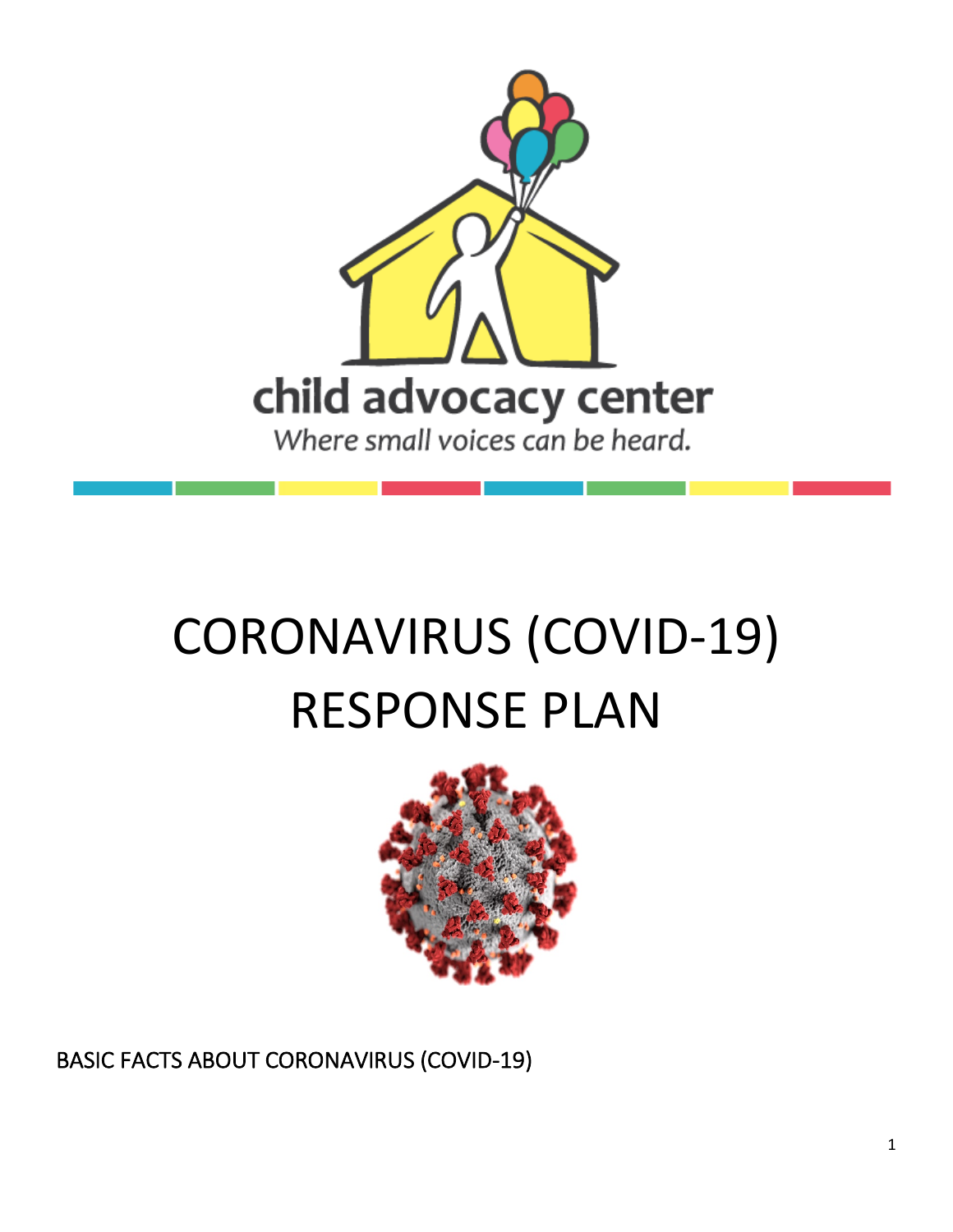**NOTE:** This information is valid as of March 9, 2020. During this virus outbreak, you can best stay informed of changes and developments by visiting the CDC Website and subscribing to their daily E-Newsletter. https://www.cdc.gov/coronavirus/2019-ncov/index.html

#### **CORONAVIRUS BASICS COVID-19**

Coronavirus is a respiratory disease first detected in China, that has now been detected in almost 90 locations internationally, including in the United States and Nebraska. The virus has been named SARS-CoV-2 and the disease it causes has been named "coronavirus disease 2019" and abbreviated to COVID-19.

### **WHAT ARE THE SYMPTOMS OF COVID-19 INFECTION?**

Patients with confirmed COVID-19 have had mild-to-severe respiratory illness. Symptoms including fever, cough and shortness of breath may appear 2-14 days after exposure.

#### **HOW DOES THE VIRUS SPREAD?**

The usual spread for COVID-19 is from close person-to-person contact through respiratory droplets from coughing and sneezing. It may also be spread through airborne transmission, when tiny droplets remain in the air even after the person with the virus leaves the area. Thus, contaminated surfaces may be another, less common, route of transmission. It should be noted that common disinfectants kill COVID-19 on surfaces.

#### **ARE SOME PEOPLE MORE SUSCEPTIBLE TO GETTING COVID-19?**

Older people and people of all ages with severe underlying health conditions – like heart disease, lung disease and diabetes, for example – seem to be at a higher risk of developing serious COVID-19 illness.

# **HOW IS COVID-19 DIAGNOSED AND TREATED?**

Diagnosis may be difficult with only a physical exam because mild cases of COVID-19 may appear similar to the flu or a bad cold. A laboratory test is the only way to confirm the diagnosis and currently, the tests are in short supply. As of now, there is not a specific treatment for the virus.

# **WHAT SHOULD I DO IF I BECOME SICK?**

Over the phone, contact your health care provider or the emergency room. They should ask the following questions:

- Have you traveled internationally within 14 days of your symptoms starting?
- Have you come into close contact with someone who has a laboratory confirmed COVID-19 diagnosis within 14 days of your symptoms starting?
- Do you have a fever greater than 100.4 OR symptoms of lower respiratory illness such as cough, shortness of breath, or difficulty breathing?

If you answer YES, to any of the questions your health care provider should advise next steps which may include testing and quarantine for 14 days.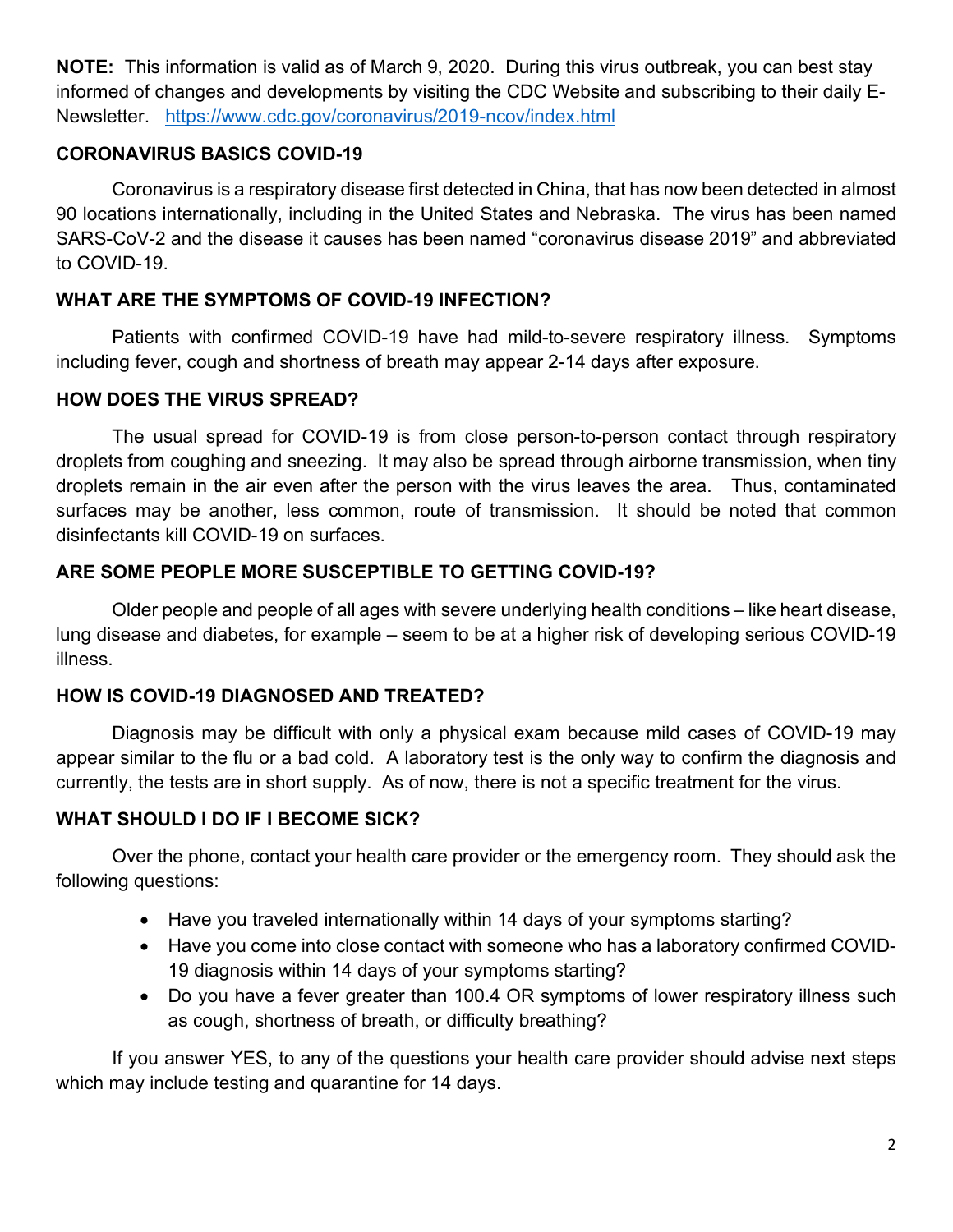#### **WHY IS IT IMPORTANT TO PLAN AHEAD?**

We need to plan that usual services may be disrupted. These include services provided by hospitals and other health care facilities, schools, restaurants, government offices and post offices. Large public events may be cancelled and air travel curtailed.

What is known about the spread of COVID-19 within the United States is changing daily. We need to plan for the potential of high absenteeism. These guidelines are not designed to create widespread panic, but rather reassurance that we have thought through our response. These guidelines are an attempt to place proactive plan in place for the Child Advocacy Center, recognizing we need to be flexible and constantly monitoring the situation utilizing local, state and national resources. It is important that we communicate only accurate and up-to-date information. Rumors and misinformation will only contribute to confusion and unnecessary fear. The Leadership Team will need to address any misinformation among staff and stay informed about COVID-19 in our community. **Expect modifications and changes to this plan**.

You also need to be planning ahead at home. This includes having basic food and supplies on hand to last your family 14 days and you should also begin discussing alternative child care arrangements now should area schools close.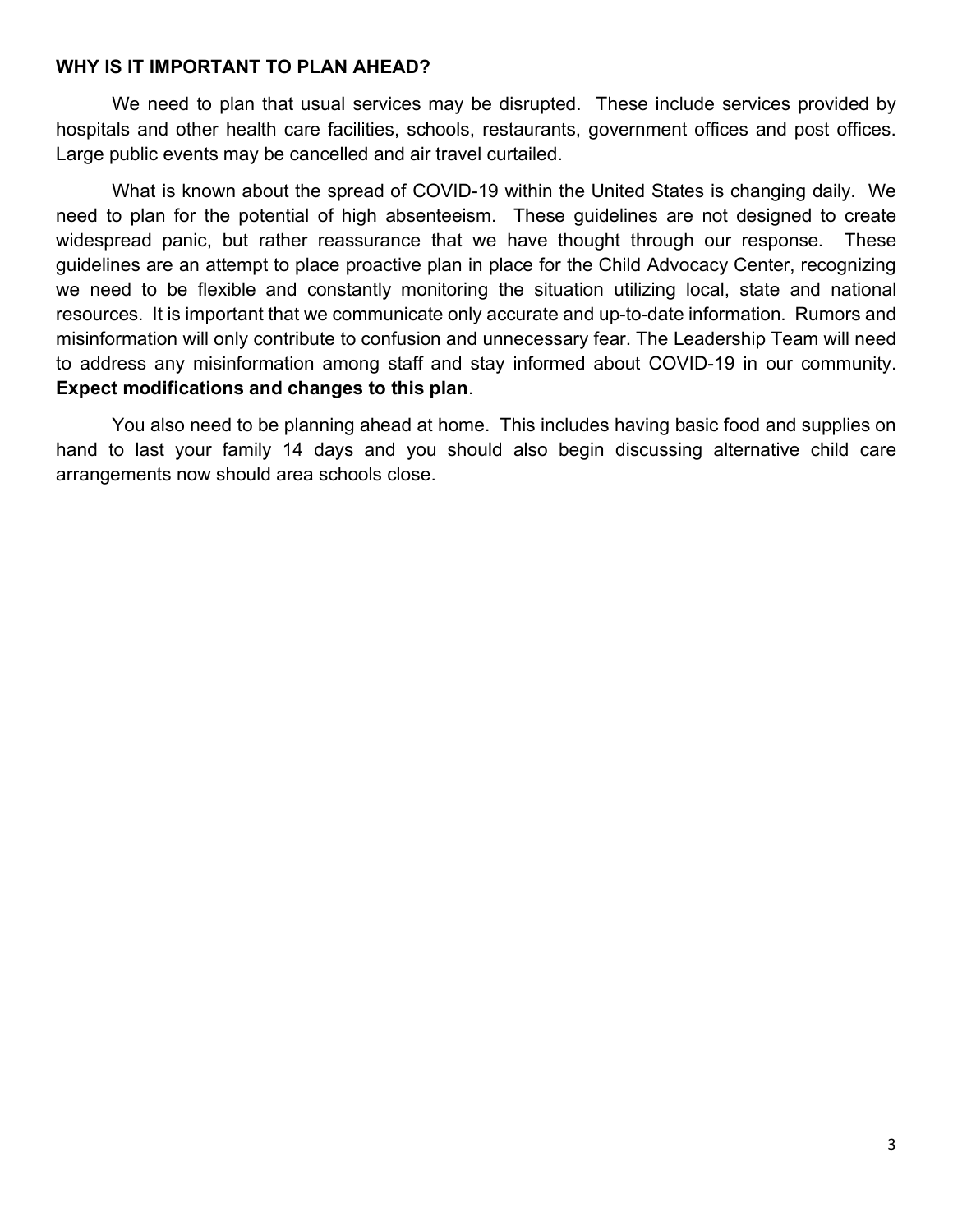# LEVEL 4: BLUE FOR PREVENTION AND MONITORING RESPONSE

# **WHEN IS THIS REPONSE LEVEL INDICATED?**

Generally, the Level 4 Blue Response Plan will remain in place as long as there are no confirmed cases of COVID-19 from community spread, not related to foreign travel, in Southeast Nebraska.

# **WHAT WILL OUR COORDINATED RESPONSE BE AT THIS LEVEL?**

At this response level, we should all be practicing and following basic prevention measures:

- Wash your hand frequently and thoroughly, using soap and water for at least 20 seconds frequently throughout the day. Use alcohol-based hand sanitizer, if soap and water aren't available.
- Cough or sneeze into a tissue or flexed elbow, then throw the tissue in the trash.
- Avoid touching your eyes, nose or mouth with unwashed hands.
- Avoid close contact with people who are sick, sneezing or coughing.
- Avoid shaking hands entirely to reduce the risk of spreading infection.
- Face masks are not recommended for use by healthy people to protect against infection.
- All frequently touched surfaces such as workstations, telephones, countertops, tabletops, bathroom fixtures and doorknobs should be routinely cleaned using a disinfectant spray or wipe. Each employee is responsible for cleaning their own workstation, doorknobs, tablets and phone(s). For commons areas, the following people are designated to clean surfaces, doorknobs, railings and elevator pad daily using protective gloves:
	- o First Floor: Staff Assistant/Intern
	- o Second Floor: Administrative Assistant/Intern
	- o Lower Level: Development Specialist/Intern
	- o Training Center: Training Director or Administrative Assistant/Intern
- Stay home when you are ill. If a staff member, volunteer/intern or contracted employee presents to work with a cough and a fever over 100.4 degrees, they will be isolated, provided a face mask and sent home immediately.
- If any staff, volunteer/intern or contracted employee has recently traveled outside the United States, they will be required to self-quarantine for 14 days and monitor their symptoms before returning to work. The individual should be free from a fever for 24 hours, without the use of fever reducing medicine such as acetaminophen, before returning to work.
- Consideration should be given when booking airline flights for staff to attend training given the increasing risk.
- The Executive Director will reach out to partner agencies to evaluate their planned response including Lutheran Family Services, UNL Project SAFE, Hope Crisis Center, Lincoln Police Department, Lancaster County Sheriff, CCFL and NDHHS.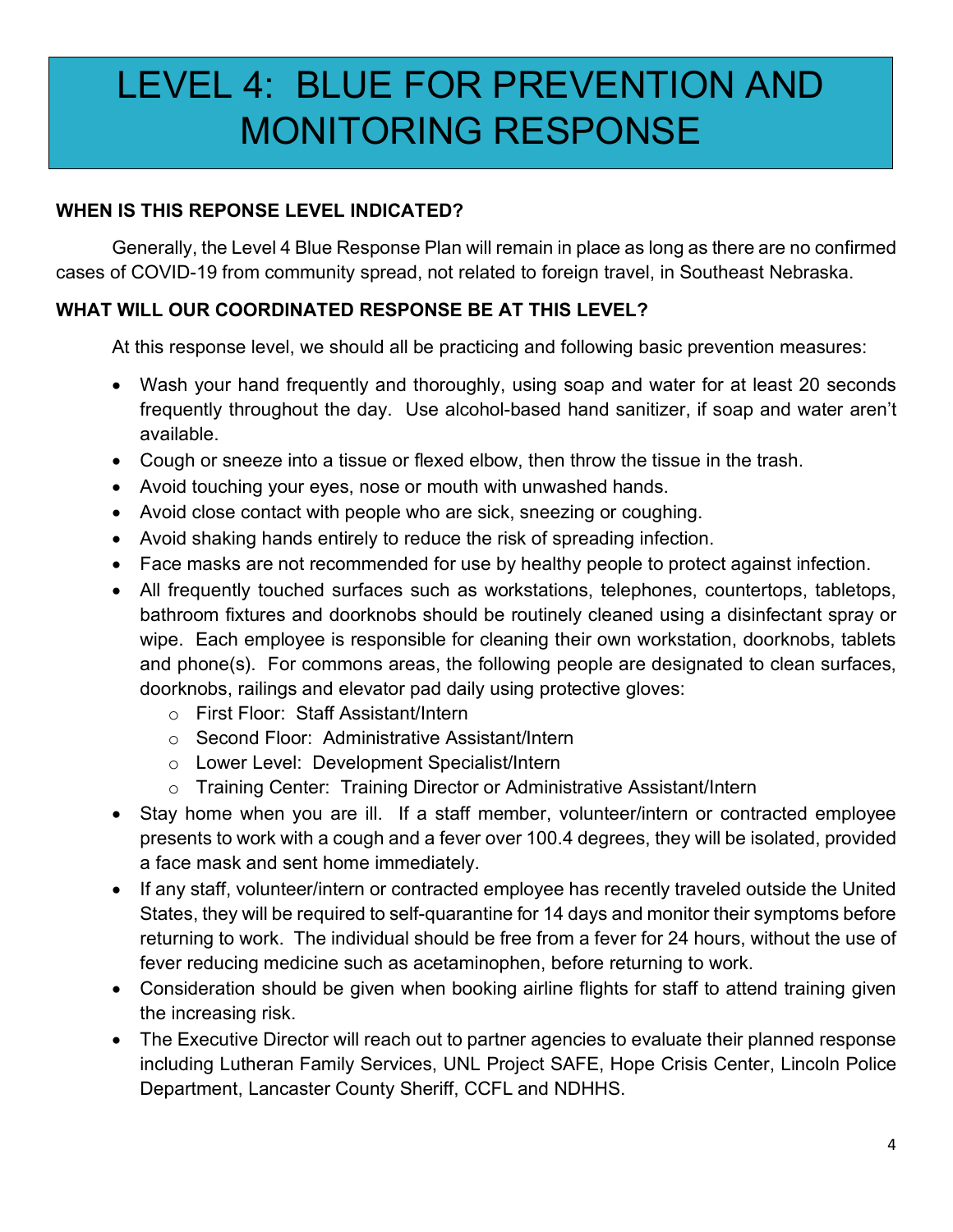• The Administrative Assistant should ensure that an adequate supply of cleaning supplies, hand soap, hand sanitizer, paper towels, protective gloves and face masks are on hand.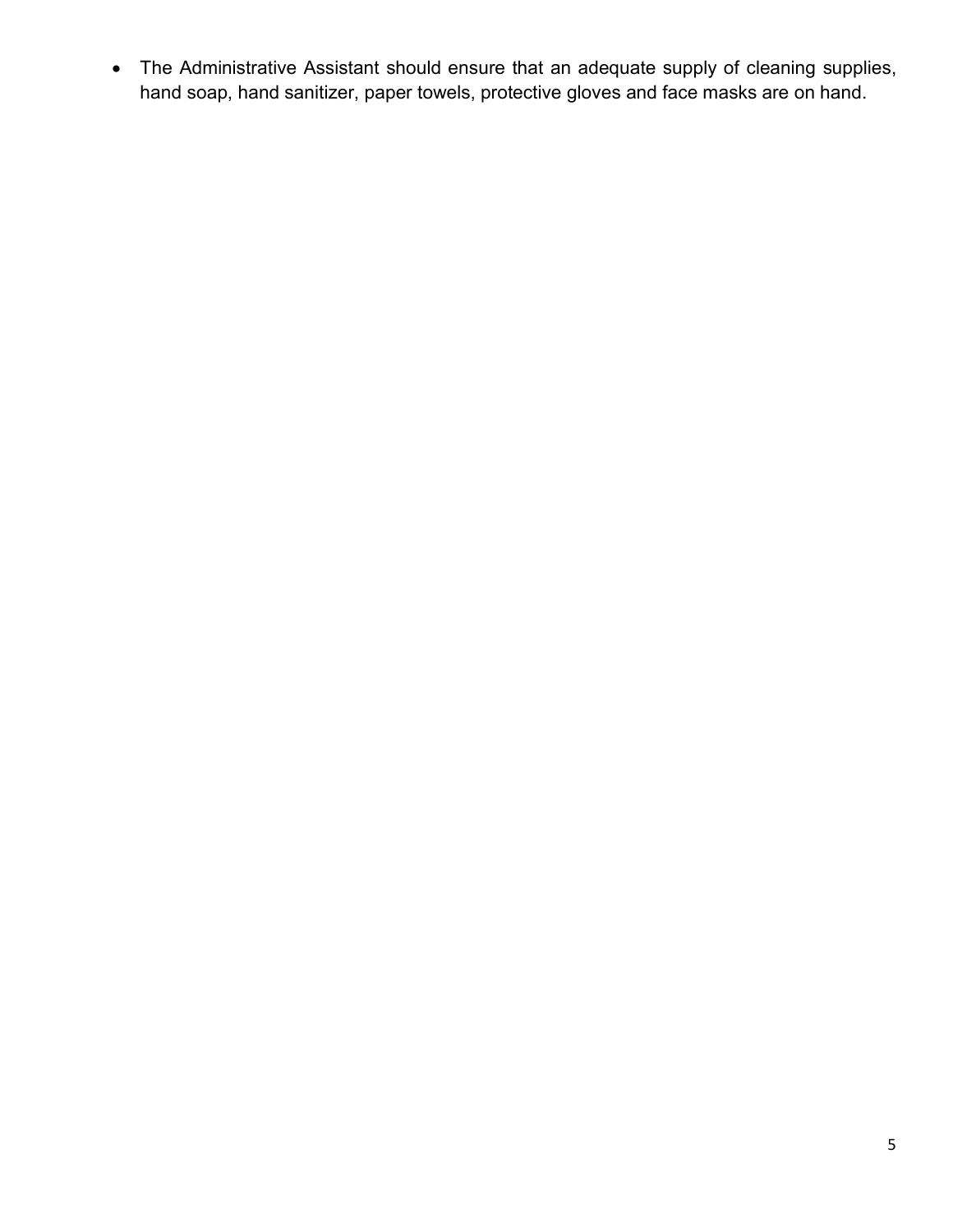# LEVEL 3: GREEN FOR HEIGHTENED MONITORING AND RESPONSE

### **WHEN IS THIS REPONSE LEVEL INDICATED?**

We will move to the next level, should a case of COVID-19 be confirmed from community spread, not related to foreign travel, in Southeast Nebraska (i.e. the counties served by the Child Advocacy Center).

# **WHAT WILL OUR COORDINATED RESPONSE BE AT THIS LEVEL?**

All staff at the Child Advocacy Center are considered mission-critical, but some positions are essential for providing core services. Those essential staff positions include medical providers, staff assistant, child advocates and forensic interviewers. The table below provides guidance for who is considered essential vs. non-essential staff.

| <b>Essential</b>                                 | <b>Non-Essential</b>     |
|--------------------------------------------------|--------------------------|
| <b>Forensic Interviewers</b>                     | Administrative           |
| Jacob Hedden<br>$\bullet$                        | Lynn Ayers<br>$\bullet$  |
| <b>Stephanie Ells</b>                            | <b>Madison Pohlen</b>    |
| Peg Sneller Hamilton<br>٠                        | <b>Christy Prang</b>     |
| Jayme Smock<br>٠                                 | Maja Cartwright          |
| Maja Cartwright (back-up role only)<br>$\bullet$ | Development              |
| Braegan Darling (back-up role only)              | <b>Destiny Burkett</b>   |
| <b>Child Advocates</b>                           | <b>Avery Martin</b>      |
| Amanda Timmerman                                 | Abby Worster             |
| <b>Aubrey Yost</b>                               | <b>Case Coordinators</b> |
| Dan Kreuzberg/New Hire<br>$\bullet$              | <b>Braegan Darling</b>   |
| <b>Caitlin Ossian</b>                            | Jerrica Kyger            |
| Emma Davis                                       |                          |
| Jerrica Mannix (back-up role only)               |                          |
| <b>Medical Providers</b>                         |                          |
| <b>Stacie Bleicher</b>                           |                          |
| Eileen Bonin                                     |                          |
| Megan Skradis                                    |                          |
| <b>Staff Assistant</b>                           |                          |
| <b>Star Case</b>                                 |                          |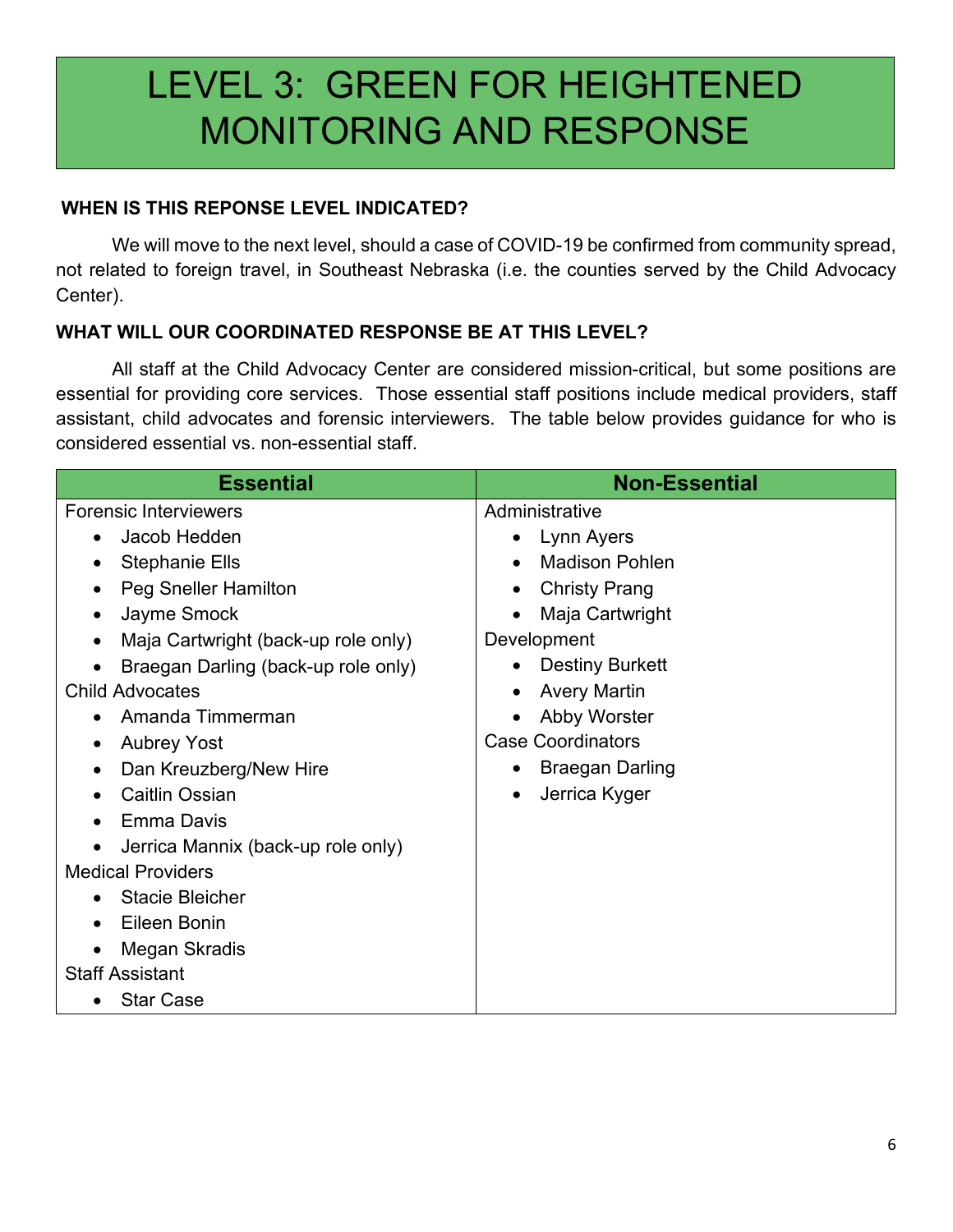At this response level, we should continue to practice all the basic prevention measures outlined in the Level 4 Blue Response. The following additional precautions will be put in place:

- Those staff who are over 60 years old or have a severe underlying health conditions such as heart disease, lung disease and diabetes (confirmed by a written note from their physician) will be able to work from home when possible. Working evenings or weekends at the office, to reduce exposure is also an option. Develop a daily list of goals and assignments and at the end of the day, update your supervisor on what you have accomplished. Stay in touch with the office by checking your work e-mail regularly throughout the day.
- Your immediate supervisor, in conjunction with the Program Director, will need to decide if working from home is an option given coverage needs and the nature of their work, i.e. it would be difficult for a forensic interviewer to work from home.
- In order to be flexible and responsive to this unique situation, the Child Advocacy Center will provide a bank of 10 additional sick days (80 hours) to be used when the employee cannot report to work because they are displaying symptoms that possibly could be COVID-19, including a cough, fever over 100.4, and difficulty breathing. Some employees have very limited sick time banked and would face unpaid leave if they had to stay home. We don't want the lack of sick leave to cause people to come to work when they are sick from possible symptoms of COVID-19. If we believe these additional hours are being misused in any way, the Child Advocacy Center will ask for a written note from their physician. The Administrative Assistant will need to set up a system to track usage of these additional hours. Once the threat of COVID-19 has diminished significantly and we return to Level 4, these additional sick leave days will be revoked.
- All staff, but particularly case coordinators and trainers, should reconsider travel to the area where a case of COVID-19 has been confirmed from community spread.
- If an interview or medical exam needs to be rescheduled because the child and/or nonoffending care provider are ill with fever and cough, and the evaluations are not urgent, scheduling should wait until their illness is resolved, i.e. fever free for 24 hours without the use of acetaminophen.
- If a child or family member arrives at the Child Advocacy Center and are ill with fever and cough, they should be provided a face mask and sent home with their appointment rescheduled once their illness has resolved. All surfaces the individual(s) came in contact with should be immediately cleaned using a disinfectant spray or wipe and wearing protective gloves.
- As previously mentioned, staff with children should be exploring alternative child care arrangements should Lincoln Public Schools decide to close.
- The Development Directors, Training Director and Program Director should begin to plan for the possibility of canceling special events, team meetings and training keeping in mind factors such as crowd density, contact between participants and whether attendees may be in a high-risk group.
- All staff should begin to consider what work functions can be performed at home and have necessary resources and materials to complete those tasks on hand and ready to access should we move to Level 2.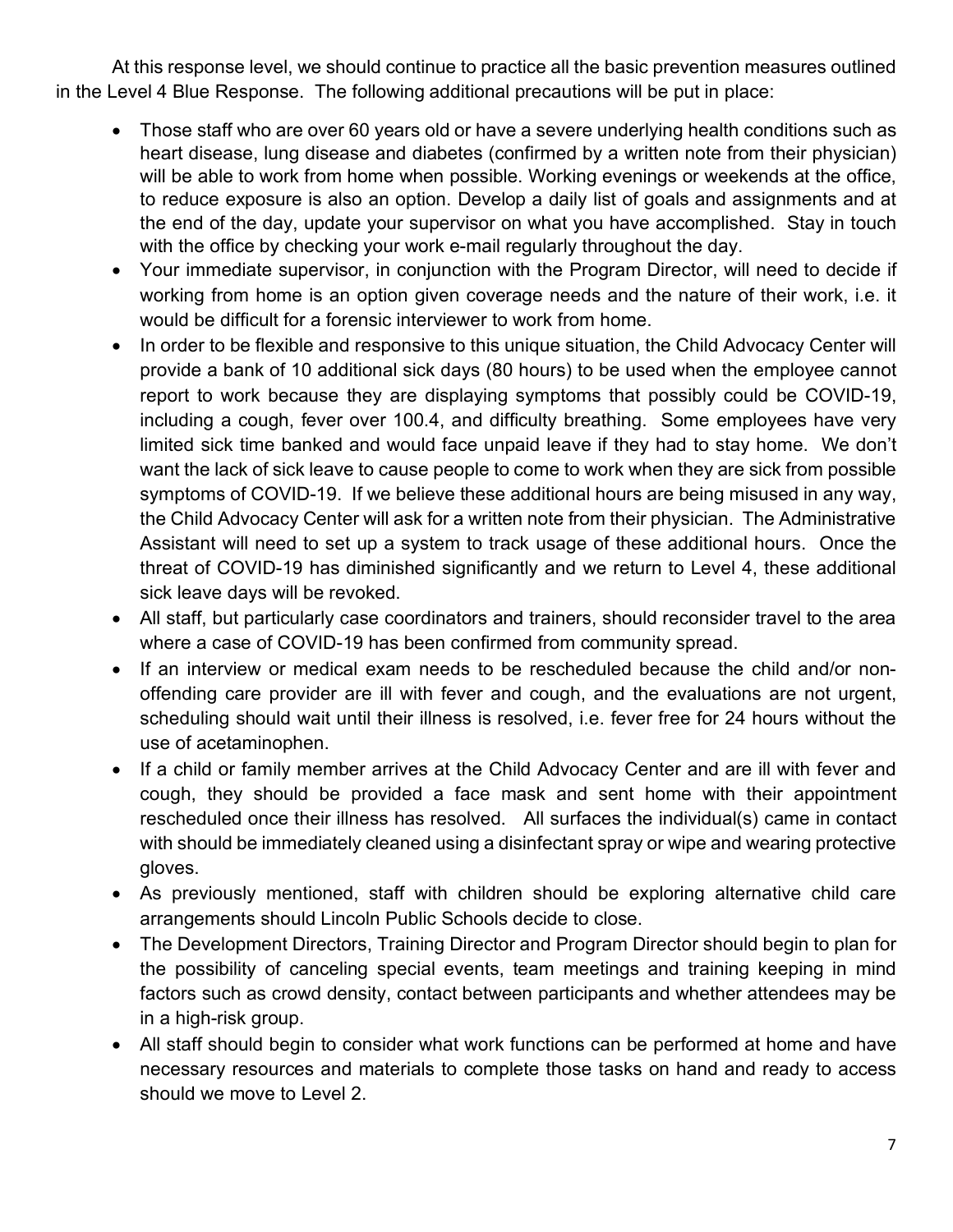# LEVEL 2: YELLOW REPONSE FOR HIGH RISK RESPONSE

#### **WHEN IS THIS REPONSE LEVEL INDICATED?**

We will move to this level, should a case of COVID-19 be confirmed from community spread, not related to foreign travel, in Lincoln/Lancaster County and Lincoln Public Schools decide to close.

# **WHAT WILL OUR COORDINATED RESPONSE BE AT THIS LEVEL?**

Again, all measures outlined in Level 4 and Level 3 remain in effect, with the additional precautions put in place:

- All non-essential staff should plan on working at home if possible. Develop a daily list of goals and assignments and at the end of the day, update your supervisor on what you have accomplished. Stay in touch with the office by checking your work e-mail regularly throughout the day.
- For essential staff, their supervisor, in conjunction with the Program Director, will consider rotating shifts for coverage so that staff with children impacted by Lincoln Public Schools closing can stay at home. Those staff designated as being in a back-up role on page 6 will be considered for rotation into critical roles.
- If staff have children who will be impacted by Lincoln Public Schools closing, they need to work with their partner or family to assist with child care, i.e. we cannot afford to have all staff with children impacted by Lincoln Public Schools closing stay at home forcing a handful of staff without children to provide critical services.
- Staff staying at home to care for children impacted by Lincoln Public Schools closing will need to take vacation time. This is an unanticipated health emergency and in order to be flexible, all staff will be provided a bank of 5 additional vacation days (40 hours) to be used should Lincoln Public Schools close and their childcare arrangements are impacted. Staff are strongly encouraged to explore all available childcare options prior to utilizing the temporary bank of vacation time. Probationary employees will be able to use vacation leave during this period. As always, vacation time will need to be approved in advance by your supervisor in coordination with the Program Director to ensure adequate coverage and is not guaranteed. Once the schools reopen, those additional vacation days will be revoked. The Administrative Assistant will need to set up a system to track usage of these additional hours.
- Minimum staff at all times should include: two forensic interviewers, two child advocates, a staff assistant and an additional staff member to schedule and respond to general inquiries from the community.
- Increase face-to-face shared space to at least 3 feet; commonly referred to as social distancing.
- Volunteers and interns should consider not reporting to the Child Advocacy Center during this period of high risk.
- Satellite offices will close until Lincoln Public Schools reopen and we have sufficient staff coverage.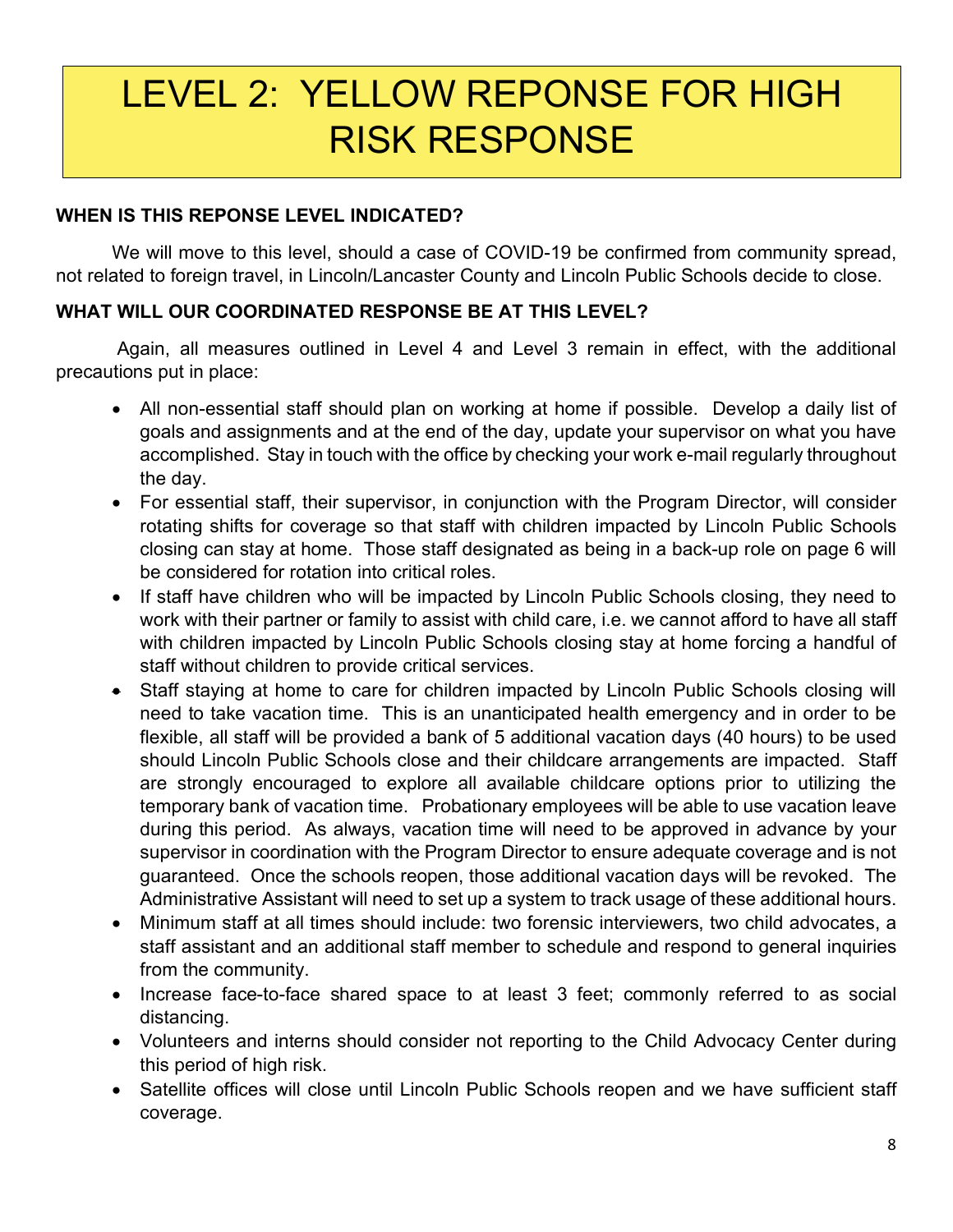- When scheduling an interview or a medical evaluation, these additional screening questions will need to be completed prior to the child being seeing at the Child Advocacy Center for any service:
	- o Have you or your child traveled internationally within 14 days of your symptoms starting?
	- o Have you or your child come into close contact with someone who has a laboratory confirmed COVID-19 diagnosis within 14 days of your symptoms starting?
	- $\circ$  Do you or your child have a fever greater than 100.4 OR symptoms of lower respiratory illness such as cough, shortness of breath, or difficulty breathing?

If they answer YES to any of these questions, we should not schedule them to be seen at the Child Advocacy Center and staff should consult with the Program Director and law enforcement on how best to proceed.

- Special events, training and team meetings will need to be cancelled.
- Staff should not be using a commercial airline to travel for Child Advocacy Center related business.
- Staff should utilize EAP to help with stress reduction and managing fear and anxiety. Remember more deaths are caused every year from influenza than are anticipated or projected for COVID-19. Those at greatest risk are the elderly and those with underlying health conditions. Keep current on the facts and avoid rumors and misinformation.
- The Executive Director will prepare a statement for the public to be posted on our website and social media pages outlining our current response plan.